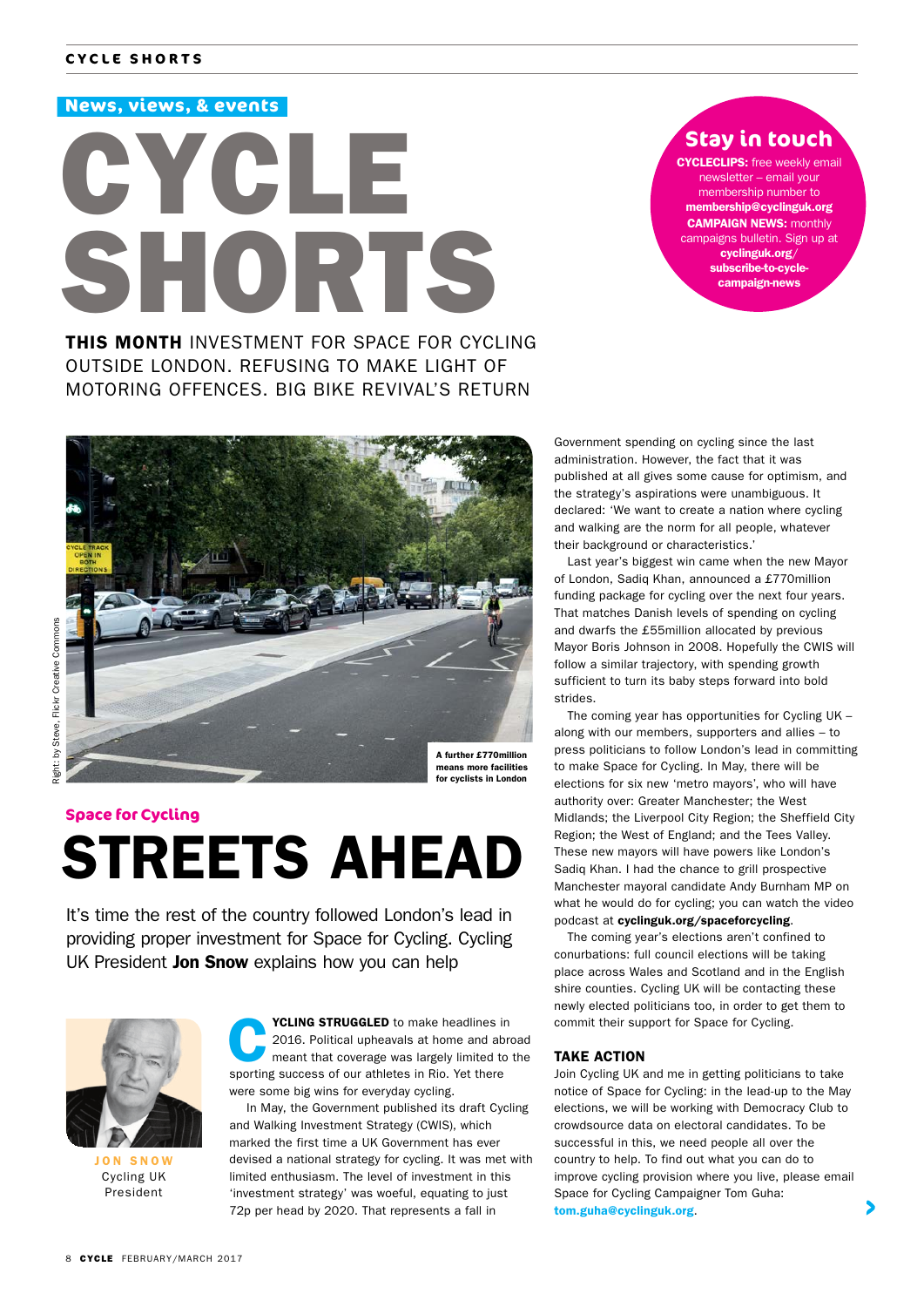#### **CYCLE SHORTS**



### INJUSTICE AT THE DOOR **Road Justice**

The Government review of motoring offences and penalties omits key issues, while a crackdown on 'whiplash' claims will hurt cyclists. Duncan Dollimore reports

**AR DOORING.** The distinction<br>between careless and dangerou<br>driving offences. Greater use of between careless and dangerous driving disqualifications. None of these is mentioned in the Government's long-awaited review of motoring offences and penalties, which was announced back in May 2014 after lobbying by Cycling UK. The Ministry of Justice (MoJ) wants to limit the remit of the review to 'the most serious offences which lead to death or serious injury'. But Cycling UK will be responding on these issues – and you can too (see below).

The limitations of the MoJ review were demonstrated in December, when two-monthold video footage emerged of Secretary of State for Transport Christopher Grayling opening the passenger door of a ministerial car and dooring cyclist Jaiqi Liu. Grayling, it's worth noting, was Justice Secretary when Cycling UK first lobbied the MoJ to include car dooring in their review.

Grayling-gate sparked a media debate about whether opening a car door and causing injury to a cyclist was 'merely an accident' or a criminal offence and a predictable consequence of failing to look properly. Sunday Times columnist Rod Liddle waded into this, congratulating Grayling on 'a beautifully timed manoeuvre', and boasting that he repeatedly opens and closes taxi doors to try to 'catch' cyclists.

Following complaints to the

Sunday Times by Cycling UK and May Hamilton, the widow of Robert Hamilton, who was killed in a car door incident in 2014, the paper's Executive Editor declined to apologise, maintaining that Liddle's comments were just 'heavy irony'. May Hamilton is pursuing a complaint to the Independent Press Standards Organisation.

#### LITTLE COMPENSATION

When the criminal justice system fails cyclists, at least innocent victims have been able to use the civil justice route to claim full compensation for their injuries – until now. In November, the MoJ announced plans to prevent people in England and Wales from recovering their legal costs in claims worth less than £5,000 (which accounts for 70% of cyclists' compensation claims), meaning cyclists would have to pay their lawyers' fees out of their own compensation.

Cycling UK teamed up with charities RoadPeace and Living Streets, and over 6,000 people emailed the MoJ in support of our joint demand that they treat road victims as real victims. A decision is expected in April.

Also reporting in April will be a new inquiry launched by the All-Party

**WRITE TO JUSTICE** You've got until 1 Feb

to tell the MoJ your views. Visit bit.ly/ cyclinguk-moj

Parliamentary Cycling Group, titled 'Cycling and the Justice System'. Co-sponsored by the Cyclists' Defence Fund, the inquiry will deal with issues such as car dooring, compensation, and more.



D U N C A N DOLLIMORE Senior Road Safety and Legal Campaigner

#### **Quick releases**

#### LONDON BIKE SHOW

The UK's largest cycling show returns to ExCeL in London from 16-19 February. It will feature a huge selection of bikes – brands confirmed include Pinarello, Giant, Cannondale, Endura, Canyon, Scott, Orange and Cervélo. There will be a wide range of features: Air to the Throne; The Riders' Lounge; The Cytech Fastest Wrench competition; Test Track; StreetVelodrome; and demonstrations from the Extreme Action Sports Tour. So whether you're a road cyclist, a mountain biker, an urban commuter, or a family cyclist, there will be something for you at this actionpacked show. Cycling UK members can take advantage of a special ticket offer on advance Adult tickets – see p78 for further information. thelondonbikeshow.co.uk

#### CYCLING UK AGM 2017

The Cycling UK AGM will take place on Saturday 13 May 2017 at the Wesley Hotel, 81-103 Euston Street, London NW1 2EZ. More details will be published in the next issue of Cycle. The deadline for motions is 1 February 2017; see cyclinguk.org/agm2017 for further information on submitting motions.

#### CHALLENGE YOURSELF IN 2017

Cycling UK is delighted to announce the return of two old favourites in 2017: a Challenge Ride series from April to October and a women's festival of cycling in the summer to mark ten years since the inaugural Five Miles to Fabulous event. For more details on these, see tinyurl. com/gngwy3c for Challenge Rides and tinyurl.com/h3wcngw for the women's festival. If your group would like to be involved in either, email julie.rand@cyclinguk.org.